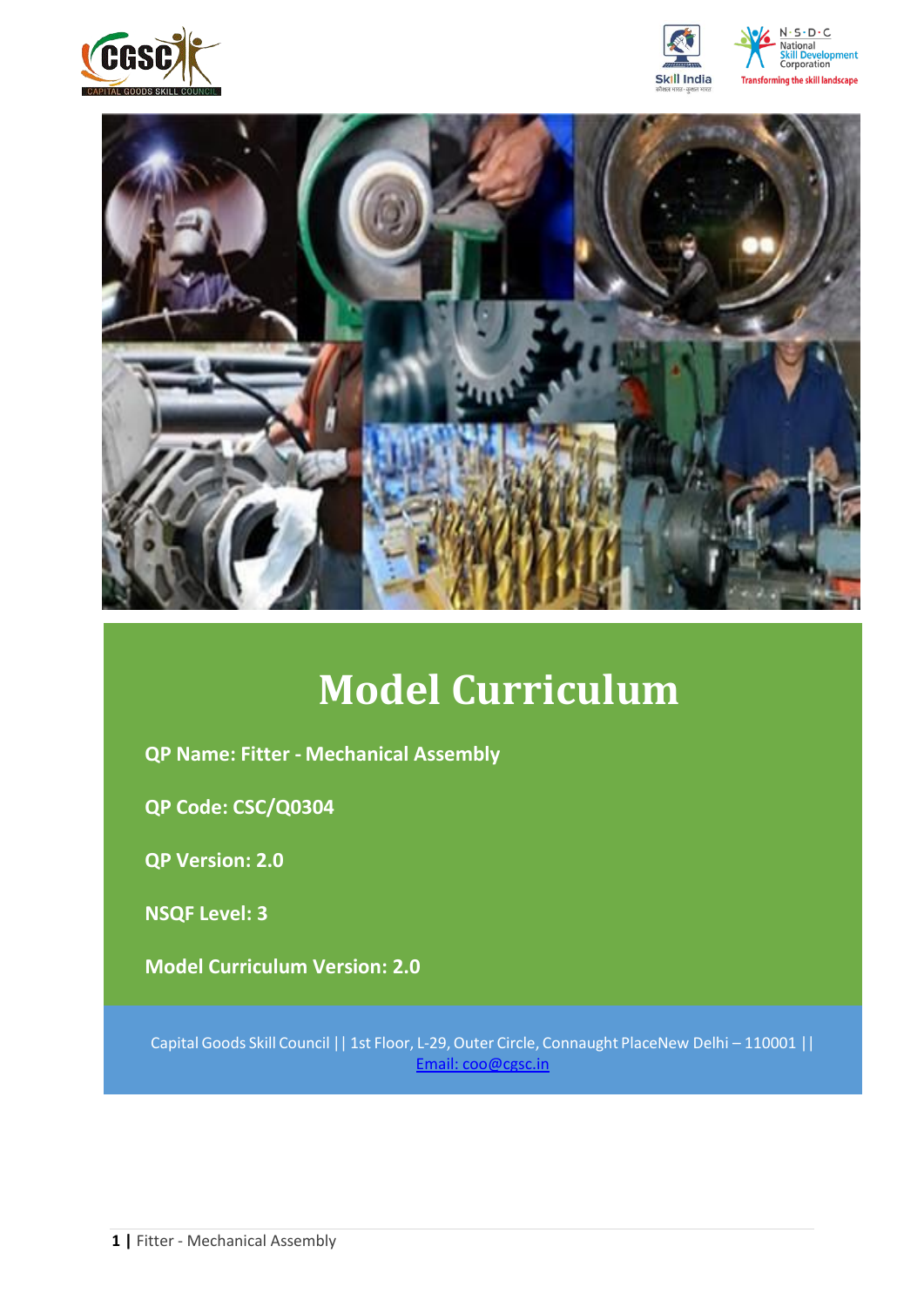



# **Table of Contents**

| Module 3: Process of coordinating with co-workers to achieve work efficiency |  |
|------------------------------------------------------------------------------|--|
|                                                                              |  |
|                                                                              |  |
|                                                                              |  |
|                                                                              |  |
|                                                                              |  |
|                                                                              |  |
|                                                                              |  |
|                                                                              |  |
|                                                                              |  |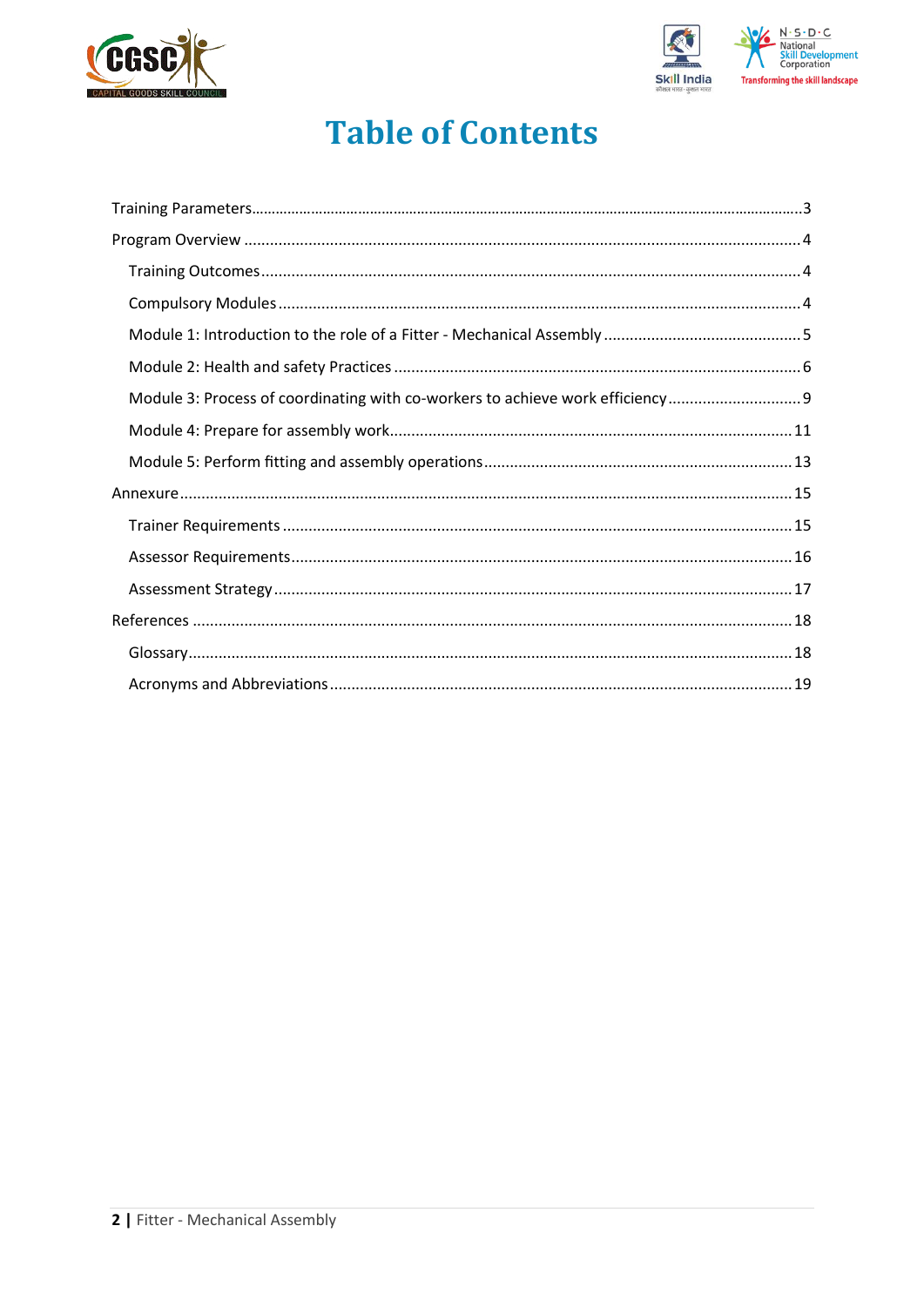



# **Training Parameters**

<span id="page-2-0"></span>

| <b>Sector</b>                                                     | <b>Capital Goods</b>                                                                                                                                                                                                                                                                                                                                                          |
|-------------------------------------------------------------------|-------------------------------------------------------------------------------------------------------------------------------------------------------------------------------------------------------------------------------------------------------------------------------------------------------------------------------------------------------------------------------|
| <b>Sub-Sector</b>                                                 | 1. Machine Tools<br>2. Dies, Moulds and Press Tools<br>3. Plastics Manufacturing Machinery<br>4. Textile Manufacturing Machinery<br>5. Process Plant Machinery<br>6. Electrical and Power Machinery<br>7. Light Engineering Goods                                                                                                                                             |
| <b>Occupation</b>                                                 | <b>Fitting and Assembly</b>                                                                                                                                                                                                                                                                                                                                                   |
| Country                                                           | India                                                                                                                                                                                                                                                                                                                                                                         |
| <b>NSQF Level</b>                                                 | 3                                                                                                                                                                                                                                                                                                                                                                             |
| Aligned to NCO/ISCO/ISIC Code                                     | NCO-2015/8211.1202                                                                                                                                                                                                                                                                                                                                                            |
| <b>Minimum Educational Qualification and</b><br><b>Experience</b> | Ability to Read and Write with 5 years experience in the<br>relevant field<br>Or<br>5th Class Pass with 3 years experience in the relevant field<br>Or<br>8th Class Pass with 1year experience in the relevant field<br><b>Or</b><br>8th Class Pass + ITI (1year)<br><b>Or</b><br>Assistant Manual Metal Welder NSQF - Level 2 with 1year<br>experience in the relevant field |
| <b>Pre-Requisite License or Training</b>                          | <b>NA</b>                                                                                                                                                                                                                                                                                                                                                                     |
| <b>Minimum Job Entry Age</b>                                      | 18 years                                                                                                                                                                                                                                                                                                                                                                      |
| Last Reviewed On                                                  | 31/03/2022                                                                                                                                                                                                                                                                                                                                                                    |
| <b>Next Review Date</b>                                           | 31/03/2025                                                                                                                                                                                                                                                                                                                                                                    |
| <b>NSQC Approval Date</b>                                         | 31/03/2022                                                                                                                                                                                                                                                                                                                                                                    |
| <b>QP Version</b>                                                 | 2.0                                                                                                                                                                                                                                                                                                                                                                           |
| <b>Model Curriculum Creation Date</b>                             | 31/03/2022                                                                                                                                                                                                                                                                                                                                                                    |
| Model Curriculum Valid Up to Date                                 | 31/03/2025                                                                                                                                                                                                                                                                                                                                                                    |
| <b>Model Curriculum Version</b>                                   | 2.0                                                                                                                                                                                                                                                                                                                                                                           |
| <b>Minimum Duration of the Course</b>                             | 390 Hours 00 Minutes                                                                                                                                                                                                                                                                                                                                                          |
| <b>Maximum Duration of the Course</b>                             | 390 Hours 00 Minutes                                                                                                                                                                                                                                                                                                                                                          |

**3 |** Fitter - Mechanical Assembly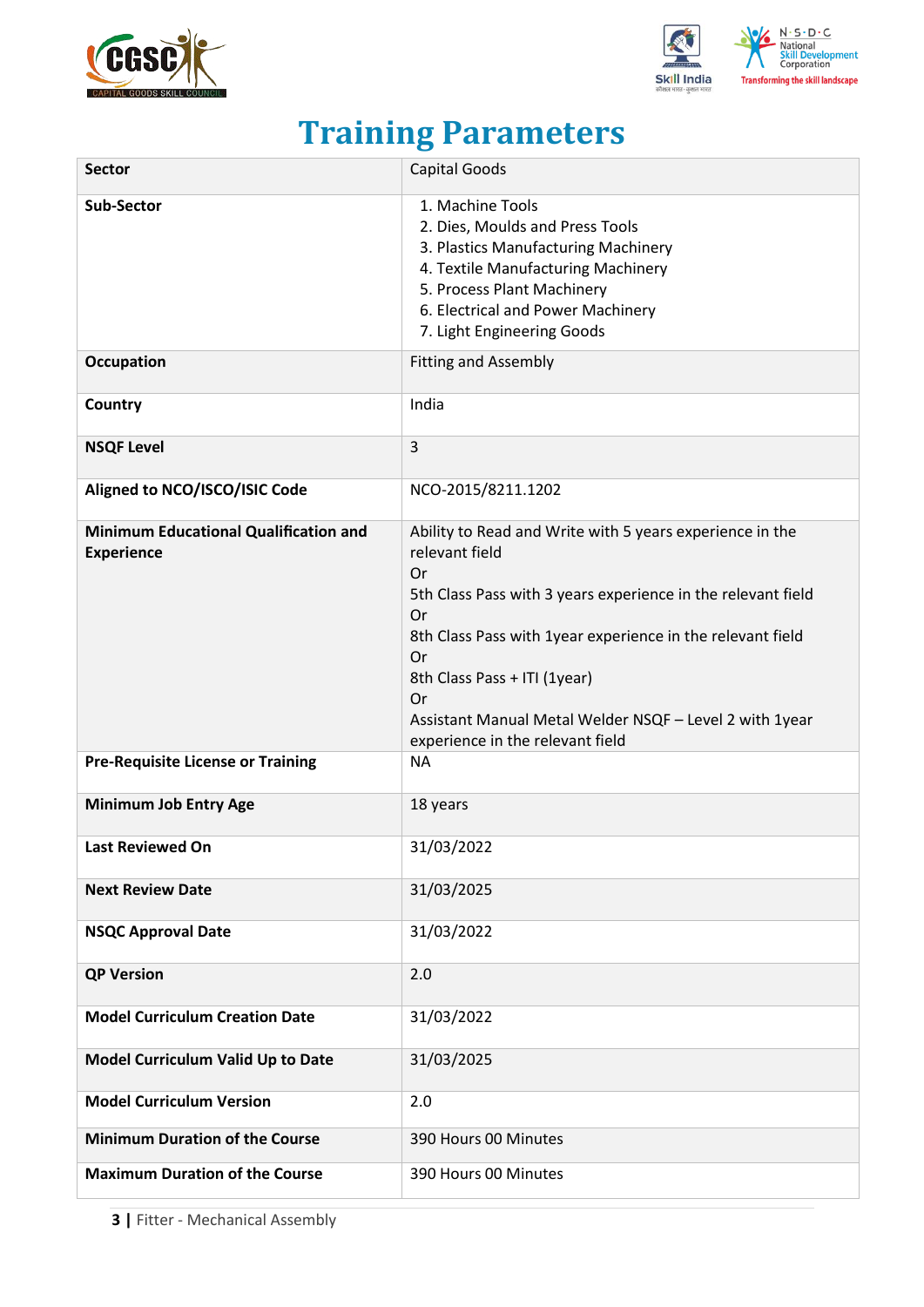



# **Program Overview**

<span id="page-3-0"></span>This section summarizes the end objectives of the program along with its duration.

## <span id="page-3-1"></span>**Training Outcomes**

<span id="page-3-2"></span>At the end of the program, the learner should have acquired the listed knowledge and skills.

- Perform preparatory activities such as identification of machine, tools and equipment, lifting of workpiece, inspection of tools and equipment etc.
- Perform fitting and assembly operations by following organisational procedure.
- Perform post-assembly operations such as quality check, cleaning etc.
- Work effectively and efficiently as per schedules and timelines.
- Implement safety practices.
- Optimize the use of resources to ensure less wastage and maximum conservation.

### **Compulsory Modules**

The table lists the modules and their duration corresponding to the Compulsory NOS of the QP.

| <b>NOS and Module Details</b>                                                                                            | <b>Theory</b><br><b>Duration</b> | <b>Practical</b><br><b>Duration</b> | On-the-Job<br><b>Training</b><br><b>Duration</b><br>(Mandatory) | On-the-Job<br><b>Training Duration</b><br>(Recommended) | <b>Total</b><br><b>Duration</b> |
|--------------------------------------------------------------------------------------------------------------------------|----------------------------------|-------------------------------------|-----------------------------------------------------------------|---------------------------------------------------------|---------------------------------|
| <b>Bridge Module</b>                                                                                                     |                                  |                                     |                                                                 |                                                         |                                 |
| Module 1: Introduction to the<br>role of a Fitter - Mechanical<br>Assembly                                               | 8:00                             | 0:00                                | 0:00                                                            | 00:00                                                   | 8:00                            |
| CSC/N1335 - Follow the<br>health and safety practices<br>at work<br><b>NOS Version-2.0</b><br><b>NSQF Level-3</b>        | 20:00                            | 40:00                               | 0:00                                                            | 0:00                                                    | 60:00                           |
| Module 2: Health and safety<br>practices                                                                                 | 20:00                            | 40:00                               | 0:00                                                            | 00:00                                                   | 60:00                           |
| CSC/N1336 - Coordinate<br>with co-workers to achieve<br>work efficiency<br><b>NOS Version-2.0</b><br><b>NSQF Level-3</b> | 20:00                            | 30:00                               | 0:00                                                            | 00:00                                                   | 50:00                           |
| Module 3: Process of<br>coordinating with co-workers<br>to achieve work efficiency                                       | 20:00                            | 30:00                               | 0:00                                                            | 00:00                                                   | 50:00                           |
| CSC/N0304 - Perform fitting<br>and assembly operations on<br>metal components<br>NOS Version No. - 2.0<br>NSQF Level-3   | 72:00                            | 200:00                              | 0:00                                                            | 00:00                                                   | 272:00                          |
| Module 4: Prepare for<br>assembling work                                                                                 | 40:00                            | 70:00                               | 0:00                                                            | 00:00                                                   | 110:00                          |
| Module 5: Perform fitting and<br>assembly operations                                                                     | 32:00                            | 130:00                              | 0:00                                                            | 00:00                                                   | 162:00                          |
| <b>Total Duration</b>                                                                                                    | 120:00                           | 270:00                              | 0:00                                                            | 00:00                                                   | 390:00                          |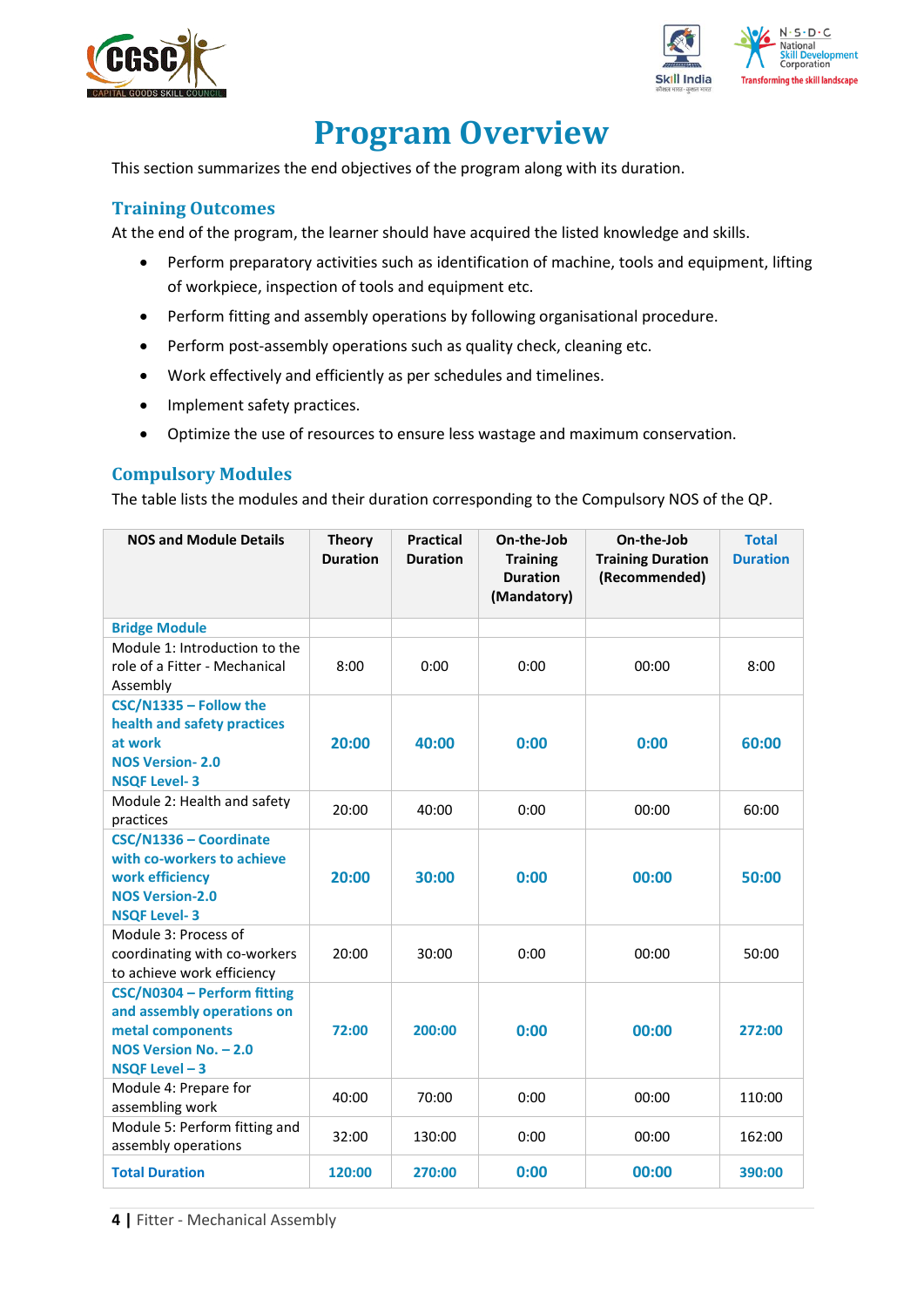



# **Module Details**

## **Module 1: Introduction to the role of a Fitter - Mechanical Assembly**

## *Bridge module*

### **Terminal Outcomes:**

• Discuss the role and responsibilities of a Fitter - Mechanical Assembly.

|        | Duration: 08:00                                                                                                         | Duration: 00:00                          |
|--------|-------------------------------------------------------------------------------------------------------------------------|------------------------------------------|
|        | Theory - Key Learning Outcomes                                                                                          | <b>Practical - Key Learning Outcomes</b> |
| ٠<br>٠ | List the role and responsibilities of a Fitter<br>- Mechanical Assembly.<br>Discuss the job opportunities of a Fitter - |                                          |
| ٠      | Mechanical Assembly.<br>Describe the size and scope of the capital                                                      |                                          |
|        | good industry and its sub-sectors.<br>Explain about Indian capital goods<br>manufacturing market.                       |                                          |
|        | Discuss the standards and procedures<br>involved in the different operations of<br>fitting and assembly work.           |                                          |
|        | <b>Classroom Aids:</b>                                                                                                  |                                          |
|        | Whiteboard, marker pen, projector, standard checklists and schedules                                                    |                                          |
|        | <b>Tools, Equipment and Other Requirements</b>                                                                          |                                          |
|        |                                                                                                                         |                                          |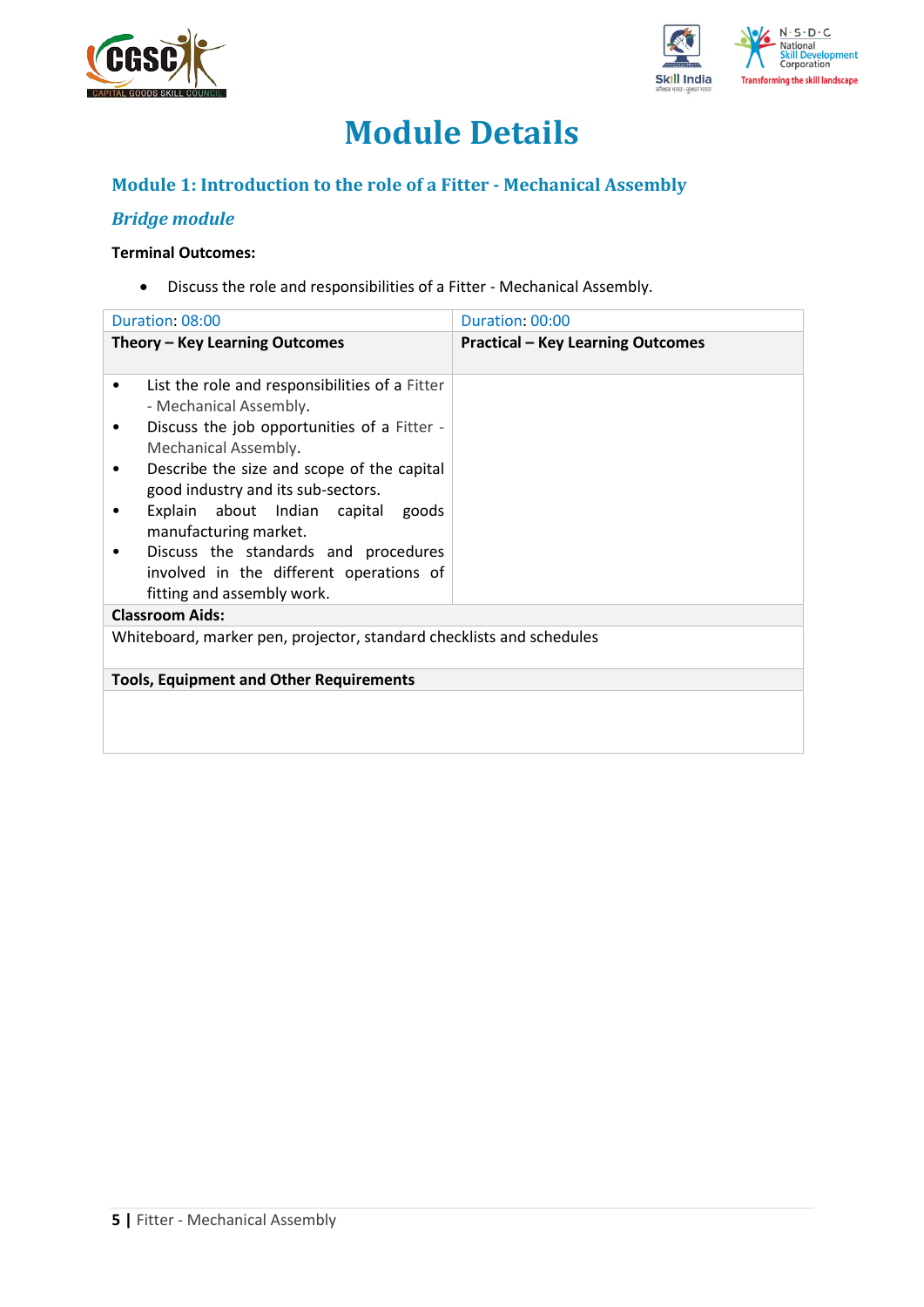



# **Module 2: Health and safety Practices** *Mapped to CSC/N1335 v2.0*

#### **Terminal Outcomes:**

- Demonstrate ways to maintain personal health and safety.
- Describe the process of assisting in hazard management.
- Explain how to check the first aid box, firefighting and safety equipment.
- Describe the process of assisting in waste management.
- Explain the importance of following the fire safety guidelines.
- Explain the importance of following the emergency and first-aid procedures.
- Demonstrate the process of carrying out relevant documentation and review.

| Duration: 20:00                                                                                                                                                                                                                                                                                                                                                                                                                                                                                                                                                                                                                                                                                                                                                                                                                                                                                                                                                                                                                                                                                                                                                                                                                                                                                                                                                                                                                                                                                                                                                          | Duration: 40:00                                                                                                                                                                                                                                                                                                                                                                                                                                                                                                                                                                                                                                                                                                                                                                                                                                                                                                                                                                                                                                                          |
|--------------------------------------------------------------------------------------------------------------------------------------------------------------------------------------------------------------------------------------------------------------------------------------------------------------------------------------------------------------------------------------------------------------------------------------------------------------------------------------------------------------------------------------------------------------------------------------------------------------------------------------------------------------------------------------------------------------------------------------------------------------------------------------------------------------------------------------------------------------------------------------------------------------------------------------------------------------------------------------------------------------------------------------------------------------------------------------------------------------------------------------------------------------------------------------------------------------------------------------------------------------------------------------------------------------------------------------------------------------------------------------------------------------------------------------------------------------------------------------------------------------------------------------------------------------------------|--------------------------------------------------------------------------------------------------------------------------------------------------------------------------------------------------------------------------------------------------------------------------------------------------------------------------------------------------------------------------------------------------------------------------------------------------------------------------------------------------------------------------------------------------------------------------------------------------------------------------------------------------------------------------------------------------------------------------------------------------------------------------------------------------------------------------------------------------------------------------------------------------------------------------------------------------------------------------------------------------------------------------------------------------------------------------|
| Theory - Key Learning Outcomes                                                                                                                                                                                                                                                                                                                                                                                                                                                                                                                                                                                                                                                                                                                                                                                                                                                                                                                                                                                                                                                                                                                                                                                                                                                                                                                                                                                                                                                                                                                                           | <b>Practical - Key Learning Outcomes</b>                                                                                                                                                                                                                                                                                                                                                                                                                                                                                                                                                                                                                                                                                                                                                                                                                                                                                                                                                                                                                                 |
| Explain the recommended practices to be<br>$\bullet$<br>followed to ensure protection<br>from<br>infections and transmission to others, such<br>as the use of hand sanitiser and face mask.<br>Explain the importance and process of<br>$\bullet$<br>checking the work conditions, assessing<br>the potential health and safety risks, and<br>take appropriate measures to mitigate<br>them.<br>Explain the importance and process of<br>$\bullet$<br>selecting and using the appropriate PPE<br>relevant to the task and work conditions.<br>Explain the recommended techniques to<br>$\bullet$<br>be followed while lifting and moving heavy<br>objects to avoid injury.<br>Explain the importance of following the<br>$\bullet$<br>manufacturer's instructions and workplace<br>safety guidelines while working on heavy<br>machinery, tools and equipment.<br>Explain the importance and process of<br>$\bullet$<br>identifying existing and potential hazards<br>at work.<br>Describe the process of assessing the<br>$\bullet$<br>potential risks and injuries associated with<br>the various hazards.<br>Explain how to prevent or<br>minimise<br>$\bullet$<br>different types of hazards.<br>Explain how<br>to<br>handle<br>and<br>store<br>$\bullet$<br>hazardous materials safely.<br>Explain the importance of ensuring the<br>$\bullet$<br>first aid box is updated with the relevant<br>first aid supplies.<br>Describe the process of checking and<br>$\bullet$<br>testing the firefighting and various safety<br>equipment to ensure they are in a usable | Demonstrate the use of appropriate<br>$\bullet$<br>Protective<br>Equipment<br>Personal<br>(PPE)<br>relevant to the task and work conditions.<br>Demonstrate how to handle hazardous<br>$\bullet$<br>materials safely.<br>Demonstrate the process of testing the<br>٠<br>firefighting and various safety equipment<br>to ensure they are in usable condition.<br>Demonstrate the process of recycling and<br>$\bullet$<br>disposing<br>different<br>types<br>of<br>waste<br>appropriately.<br>Demonstrate how to use the appropriate<br>$\bullet$<br>type of fire extinguisher to extinguish<br>different types of fires safely.<br>administer<br>Demonstrate<br>how<br>to<br>$\bullet$<br>appropriate first aid to the injured<br>personnel.<br>Demonstrate the process of performing<br>$\bullet$<br>Cardiopulmonary Resuscitation (CPR) on a<br>potential victim of cardiac arrest.<br>Demonstrate the process of carrying out<br>$\bullet$<br>appropriate documentation following a<br>health and safety incident at work,<br>including all the required information. |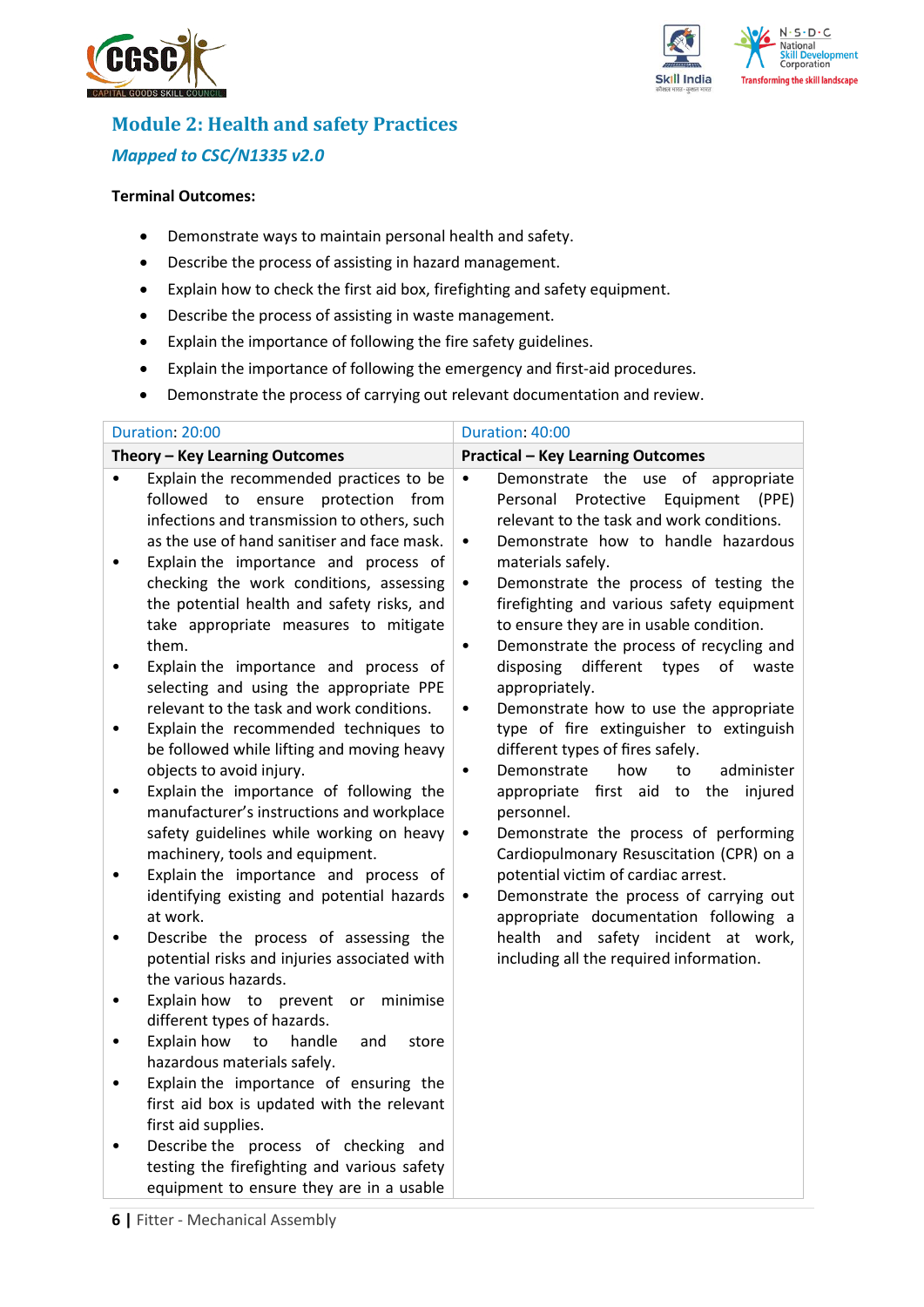





condition.

- Explain the criteria for segregating waste into appropriate categories.
- Describe the appropriate methods for recycling recyclable waste.
- Describe the process of disposing of the non-recyclable waste safely and the applicable regulations.
- Explain the use of different types of fire extinguishers to extinguish different types of fires.
- State the recommended practices to be followed for a safe rescue during a fire emergency.
- Explain how to request assistance from the fire department to extinguish a serious fire.
- Explain the appropriate practices to be followed during workplace emergencies to ensure safety and minimise loss to organisational property.
- State the common health and safety hazards present in a work environment, associated risks, and how to mitigate them.
- State the safe working practices to be followed while working at various hazardous sites and using electrical equipment.
- Explain the importance of ensuring easy access to firefighting and safety equipment.
- Explain the appropriate preventative and remedial actions to be taken in the case of exposure to toxic materials, such as poisonous chemicals and gases.
- Explain various causes of fire in different work environments and the recommended precautions to be taken to prevent fire accidents.
- Describe different methods of extinguishing fire.
- List different materials used for extinguishing fire.
- Explain the applicable rescue techniques to be followed during a fire emergency.
- Explain the importance of placing safety signs and instructions at strategic locations in a workplace and following them.
- Explain different types of first aid treatment to be provided for different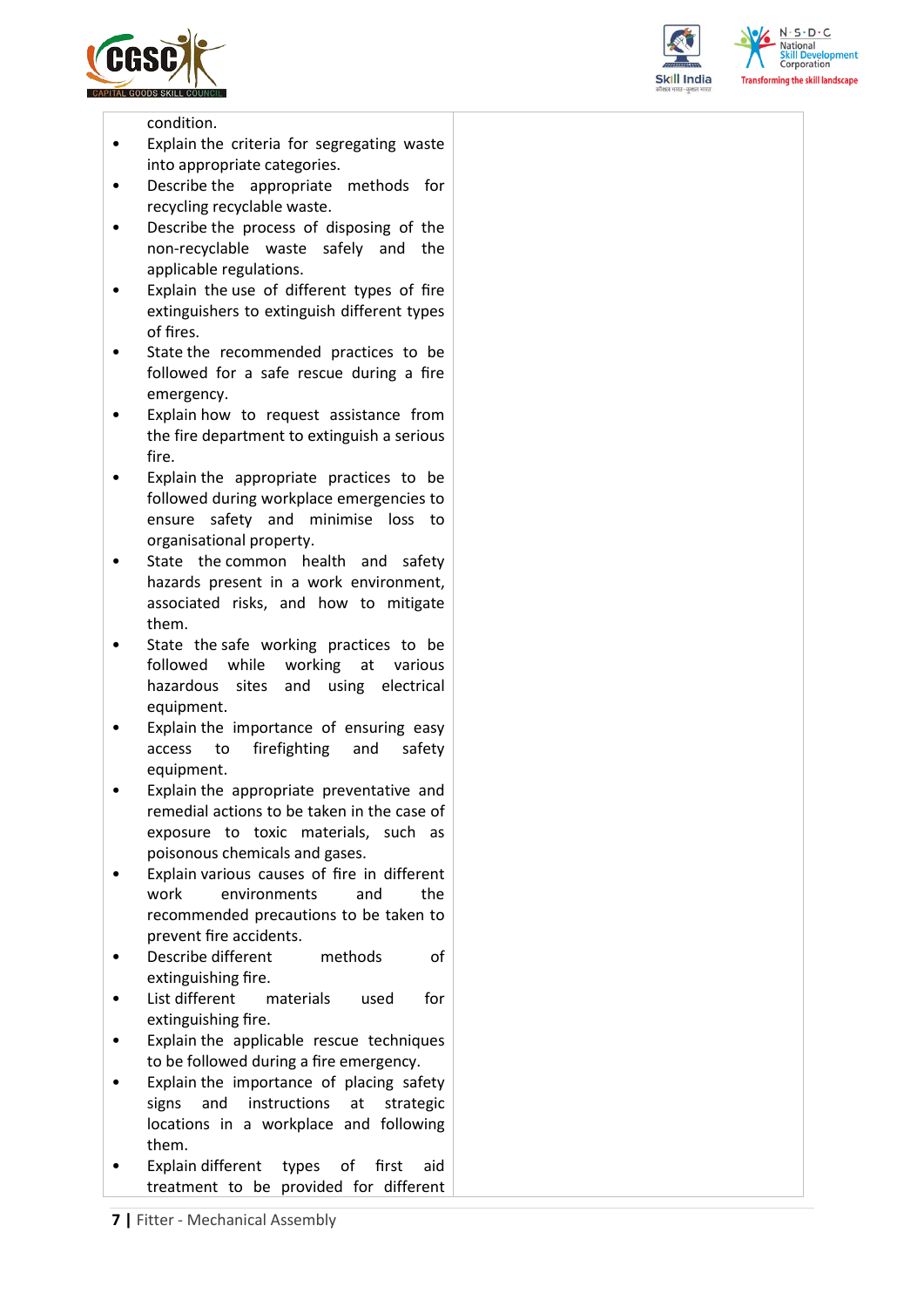





types of injuries.

- State the potential injuries associated with incorrect manual handling.
- Explain how to move an injured person safely.
- State various hazards associated with the use of various machinery, tools, implements, equipment and materials.
- Explain the importance of ensuring no obstruction and free access to fire exits.
- Explain how to free a person from electrocution safely.
- Explain how to administer appropriate first aid to an injured person.
- Explain how to perform Cardiopulmonary Resuscitation (CPR).
- Explain the importance of coordinating with the emergency services to request urgent medical assistance for persons requiring professional medical attention or hospitalisation.
- State the appropriate documentation to be carried out following a health and safety incident at work, and the relevant information to be included.
- Explain the importance and process of reviewing the health and safety conditions at work regularly or following an incident.
- Explain the importance and process of implementing appropriate changes to improve the health and safety conditions at work.

#### **Classroom Aids**

Computer, Projection Equipment, PowerPoint Presentation and Software, Facilitator's Guide, Participant's Handbook.

#### **Tools, Equipment and Other Requirements**

Personal Protective Equipment, Cleaning Equipment and Materials, Sanitizer, Soap, Mask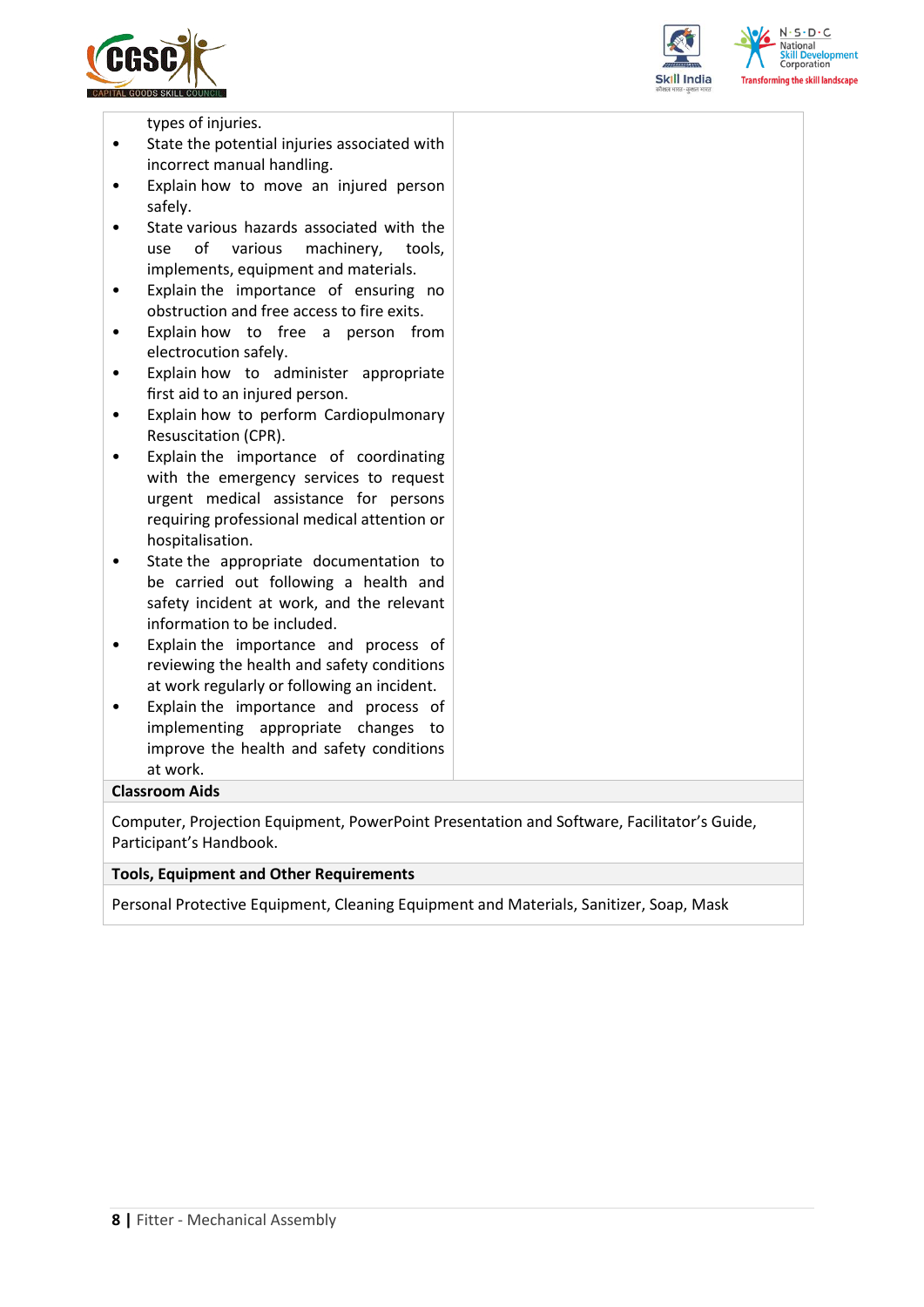



# **Module 3: Process of coordinating with co-workers to achieve work efficiency**

## *Mapped to CSC/N1336 v2.0*

### **Terminal Outcomes:**

- Demonstrate ways to work and communicate effectively with co-workers.
- Discuss ways to promote diversity and inclusion at the workplace.

|        | Duration: 20:00                                                                                                                                                                | Duration: 30:00                                                                                                                                                                                                     |
|--------|--------------------------------------------------------------------------------------------------------------------------------------------------------------------------------|---------------------------------------------------------------------------------------------------------------------------------------------------------------------------------------------------------------------|
|        | Theory - Key Learning Outcomes                                                                                                                                                 | <b>Practical - Key Learning Outcomes</b>                                                                                                                                                                            |
| ٠      | Explain the importance and process of<br>effective communication in the workplace.<br>to<br>effective<br>Explain the<br>barriers<br>communication and how to overcome<br>them. | Demonstrate the process of preparing the<br>$\bullet$<br>relevant documents and reports as per the<br>instructions,<br>providing<br>supervisor's<br>information<br>clearly<br>appropriate<br>and<br>systematically. |
| ٠      | Explain the importance of teamwork in an<br>organisation's and individual's success.<br>Explain the importance of active listening                                             | Demonstrate how to mentor and assist<br>$\bullet$<br>subordinates in the execution of their<br>work responsibilities.                                                                                               |
| ٠<br>٠ | in the work environment.<br>State the appropriate techniques to be<br>followed for active listening.<br>Explain the importance of tone and pitch                               | Demonstrate the process of using various<br>٠<br>resources efficiently to ensure maximum<br>utilisation and minimum wastage.<br>Demonstrate how to communicate clearly<br>$\bullet$                                 |
|        | ineffective communication.<br>Explain the importance of avoiding casual<br>expletives and unpleasant terms while                                                               | effective<br>politely<br>to<br>ensure<br>and<br>communication with co-workers.<br>Demonstrate appropriate verbal and non-<br>$\bullet$                                                                              |
|        | communicating professional circles.<br>Explain the importance of maintaining<br>discipline and ethical behaviour at work.<br>State the<br>common<br>for<br>reasons             | verbal communication that is respectful of<br>genders and disability.                                                                                                                                               |
|        | interpersonal conflict and how to resolve<br>them.<br>Explain the importance of developing                                                                                     |                                                                                                                                                                                                                     |
|        | effective<br>working<br>relationships<br>for<br>professional success.                                                                                                          |                                                                                                                                                                                                                     |
|        | Describe the process of expressing and<br>addressing grievances appropriately and<br>effectively.                                                                              |                                                                                                                                                                                                                     |
|        | Explain the importance and process of<br>planning daily tasks to ensure their timely<br>completion and efficient use of time.                                                  |                                                                                                                                                                                                                     |
|        | Explain the importance of adhering to the<br>limits of authority at work.<br>Explain the importance of following the                                                           |                                                                                                                                                                                                                     |
|        | applicable<br>quality<br>standards<br>and<br>timescales at work.                                                                                                               |                                                                                                                                                                                                                     |
|        | Explain the importance of coordinating<br>with co-workers to achieve the work<br>objectives efficiently.                                                                       |                                                                                                                                                                                                                     |
|        | Explain the<br>relevant<br>documentation<br>requirements.                                                                                                                      |                                                                                                                                                                                                                     |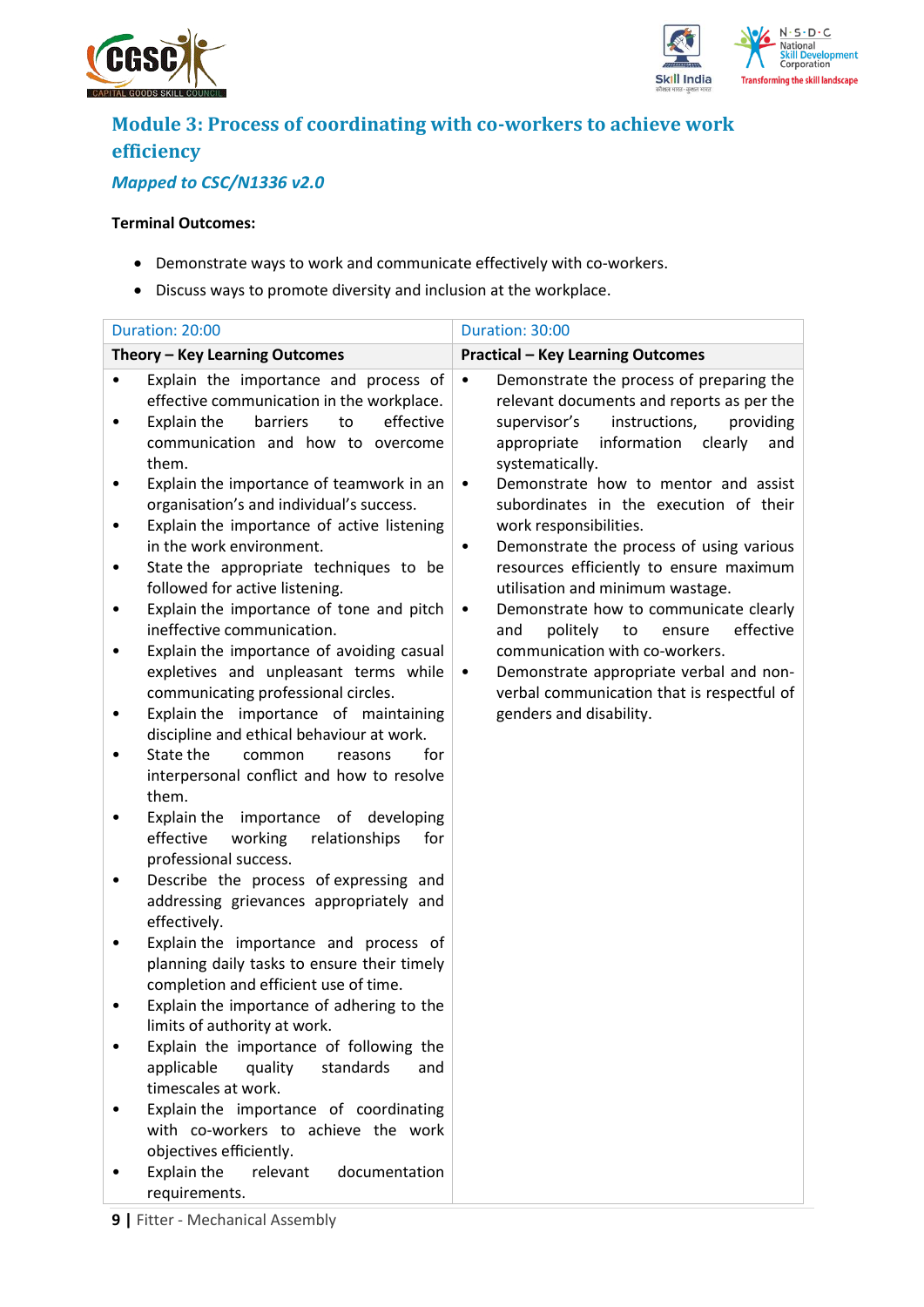



| Explain the importance of providing<br>information<br>appropriate<br>clearly<br>and |  |
|-------------------------------------------------------------------------------------|--|
| systematically in work documents.                                                   |  |
| State the escalation matrix to be followed<br>$\bullet$                             |  |
| to deal with out of authority tasks and                                             |  |
| concerns.                                                                           |  |
| Explain the importance and process of                                               |  |
| mentoring and assisting subordinates in                                             |  |
| execution<br>of<br>the<br>their<br>work<br>responsibilities.                        |  |
| Explain how<br>to identify<br>possible<br>$\bullet$                                 |  |
| disruptions to work prevent them.                                                   |  |
| Explain how to use various resources                                                |  |
| efficiently to ensure maximum utilisation                                           |  |
| and minimum wastage.                                                                |  |
| Explain the recommended practices to be                                             |  |
| followed at work to avoid and resolve                                               |  |
| conflicts at work.                                                                  |  |
| Explain the importance and process of<br>٠<br>efficient and timely dissemination of |  |
| information to the authorised personnel.                                            |  |
| Explain<br>the<br>procedure<br>to<br>report                                         |  |
| inappropriate behaviour e.g., harassment.                                           |  |
| <b>Classroom Aids:</b>                                                              |  |
| Training Kit (Trainer Guide, Presentations). Whiteboard, Marker, Projector, Laptop  |  |
|                                                                                     |  |
| <b>Tools, Equipment and Other Requirements</b>                                      |  |
|                                                                                     |  |

NA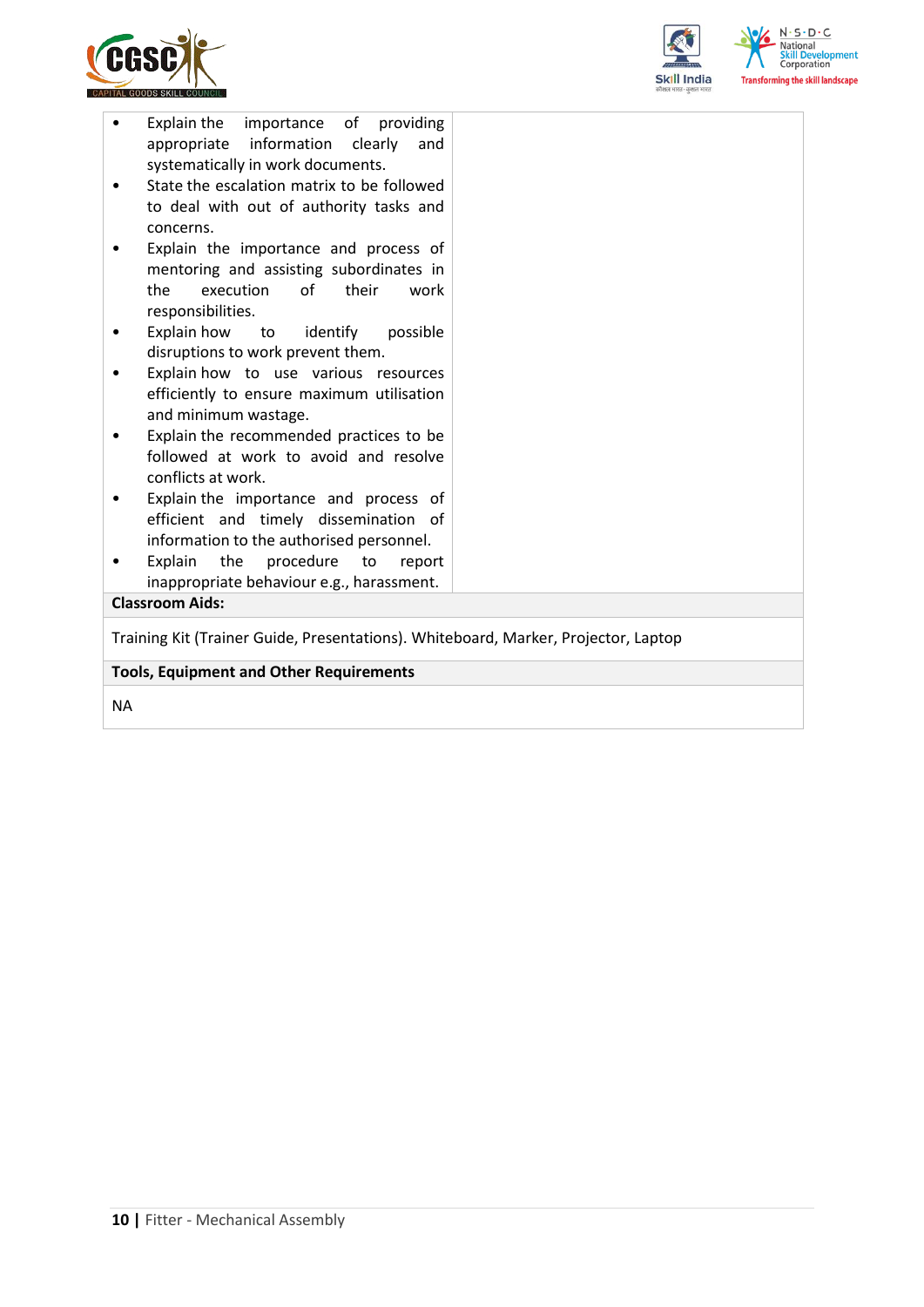



## **Module 4: Prepare for assembling work**

## *Mapped to CSC/N0304, v2.0*

### **Terminal Outcomes:**

- Identify tools and equipment required for fabrication and fitting work.
- Perform pre-assembling activities such as lifting of workpiece, inspection of tools and equipment etc.

| Duration: 40:00                                                                                                                                                                                                                                                                                                                                                                                                                                                                                                                                                                                                                                                                                                                                                                                                                                                                                                                                                                                                                                    | Duration: 70:00                                                                                                                                                                                                                                                                                                                                                                                                                                                                                                                                                                                                                                                                                                                                                                                                                                                                                                                                                                                                                          |  |  |  |
|----------------------------------------------------------------------------------------------------------------------------------------------------------------------------------------------------------------------------------------------------------------------------------------------------------------------------------------------------------------------------------------------------------------------------------------------------------------------------------------------------------------------------------------------------------------------------------------------------------------------------------------------------------------------------------------------------------------------------------------------------------------------------------------------------------------------------------------------------------------------------------------------------------------------------------------------------------------------------------------------------------------------------------------------------|------------------------------------------------------------------------------------------------------------------------------------------------------------------------------------------------------------------------------------------------------------------------------------------------------------------------------------------------------------------------------------------------------------------------------------------------------------------------------------------------------------------------------------------------------------------------------------------------------------------------------------------------------------------------------------------------------------------------------------------------------------------------------------------------------------------------------------------------------------------------------------------------------------------------------------------------------------------------------------------------------------------------------------------|--|--|--|
| Theory - Key Learning Outcomes                                                                                                                                                                                                                                                                                                                                                                                                                                                                                                                                                                                                                                                                                                                                                                                                                                                                                                                                                                                                                     | <b>Practical - Key Learning Outcomes</b>                                                                                                                                                                                                                                                                                                                                                                                                                                                                                                                                                                                                                                                                                                                                                                                                                                                                                                                                                                                                 |  |  |  |
| organisational<br>standards<br><b>Discuss</b><br>and<br>procedures (including<br>reporting<br>and<br>documentation) to be followed<br>for<br>fitting<br>and<br>carrying<br>assembly<br>out<br>operations.<br>List the information to be obtained from<br>engineering drawings and instructions;<br>planning documentation; quality control<br>documents; operation sheets; process<br>specifications etc.<br>List the tools, measuring instruments,<br>fittings, components/parts<br>and<br>sub-<br>assemblies<br>required for<br>fitting<br>and<br>assembling the equipment.<br>Describe the precautions to be taken and<br>٠<br>safe practices to be followed while<br>performing various fitting operations<br>required in the job.<br>Describe various fitting operations and<br>$\bullet$<br>methods.<br>Describe various assembly operations such<br>as bolting, torquing, tightening, fastening,<br>greasing, hammering, sealing, clamping,<br>etc.<br>Elucidate the factors for selecting the<br>method of fitting and assembly as per the | Select<br>the<br>appropriate<br>assembling<br>$\bullet$<br>processes on the basis of information<br>derived from workorder, wiring diagrams<br>and engineering drawings.<br>Show how to arrange the tools, measuring<br>$\bullet$<br>instruments, equipment, components/<br>parts and sub-assemblies used in the work<br>process.<br>Demonstrate the<br>standard<br>operating<br>$\bullet$<br>procedure to use tools, equipment and<br>measuring instruments required during<br>job.<br>Apply appropriate industrial<br>practices<br>$\bullet$<br>the<br>tools<br>measures to<br>check<br>and<br>equipment for desired functioning and<br>calibration before use.<br>Show how to prepare suitable datum on<br>$\bullet$<br>the component from which mark out has<br>to be start.<br>Show how to mark the dimensions, range<br>$\bullet$<br>of features<br>and<br>templates<br>the<br>on<br>equipment body.<br>Apply appropriate ways to trace/transfer<br>$\bullet$<br>the specified features from the templates<br>onto the workpieces. |  |  |  |
| work requirements.<br>Describe marking out process and various<br>٠                                                                                                                                                                                                                                                                                                                                                                                                                                                                                                                                                                                                                                                                                                                                                                                                                                                                                                                                                                                |                                                                                                                                                                                                                                                                                                                                                                                                                                                                                                                                                                                                                                                                                                                                                                                                                                                                                                                                                                                                                                          |  |  |  |
| marking out methods.                                                                                                                                                                                                                                                                                                                                                                                                                                                                                                                                                                                                                                                                                                                                                                                                                                                                                                                                                                                                                               |                                                                                                                                                                                                                                                                                                                                                                                                                                                                                                                                                                                                                                                                                                                                                                                                                                                                                                                                                                                                                                          |  |  |  |
| Explain the safety requirements to be<br>٠                                                                                                                                                                                                                                                                                                                                                                                                                                                                                                                                                                                                                                                                                                                                                                                                                                                                                                                                                                                                         |                                                                                                                                                                                                                                                                                                                                                                                                                                                                                                                                                                                                                                                                                                                                                                                                                                                                                                                                                                                                                                          |  |  |  |
| followed throughout the work process.                                                                                                                                                                                                                                                                                                                                                                                                                                                                                                                                                                                                                                                                                                                                                                                                                                                                                                                                                                                                              |                                                                                                                                                                                                                                                                                                                                                                                                                                                                                                                                                                                                                                                                                                                                                                                                                                                                                                                                                                                                                                          |  |  |  |
| <b>Classroom Aids:</b>                                                                                                                                                                                                                                                                                                                                                                                                                                                                                                                                                                                                                                                                                                                                                                                                                                                                                                                                                                                                                             |                                                                                                                                                                                                                                                                                                                                                                                                                                                                                                                                                                                                                                                                                                                                                                                                                                                                                                                                                                                                                                          |  |  |  |
| Whiteboard, marker pen, projector                                                                                                                                                                                                                                                                                                                                                                                                                                                                                                                                                                                                                                                                                                                                                                                                                                                                                                                                                                                                                  |                                                                                                                                                                                                                                                                                                                                                                                                                                                                                                                                                                                                                                                                                                                                                                                                                                                                                                                                                                                                                                          |  |  |  |

#### **Tools, Equipment and Other Requirements**

- Basic tool box, Work bench with vice
- Lathe Machines, Cutting tools measuring tools, Hand Tools, Power tools, Drawing Tools, Drilling Machines, Cutting Machines, Hand Grinders, GD&T, etc.
- Hand book, job orders, work order, completion material requests, and Technical Reference Books.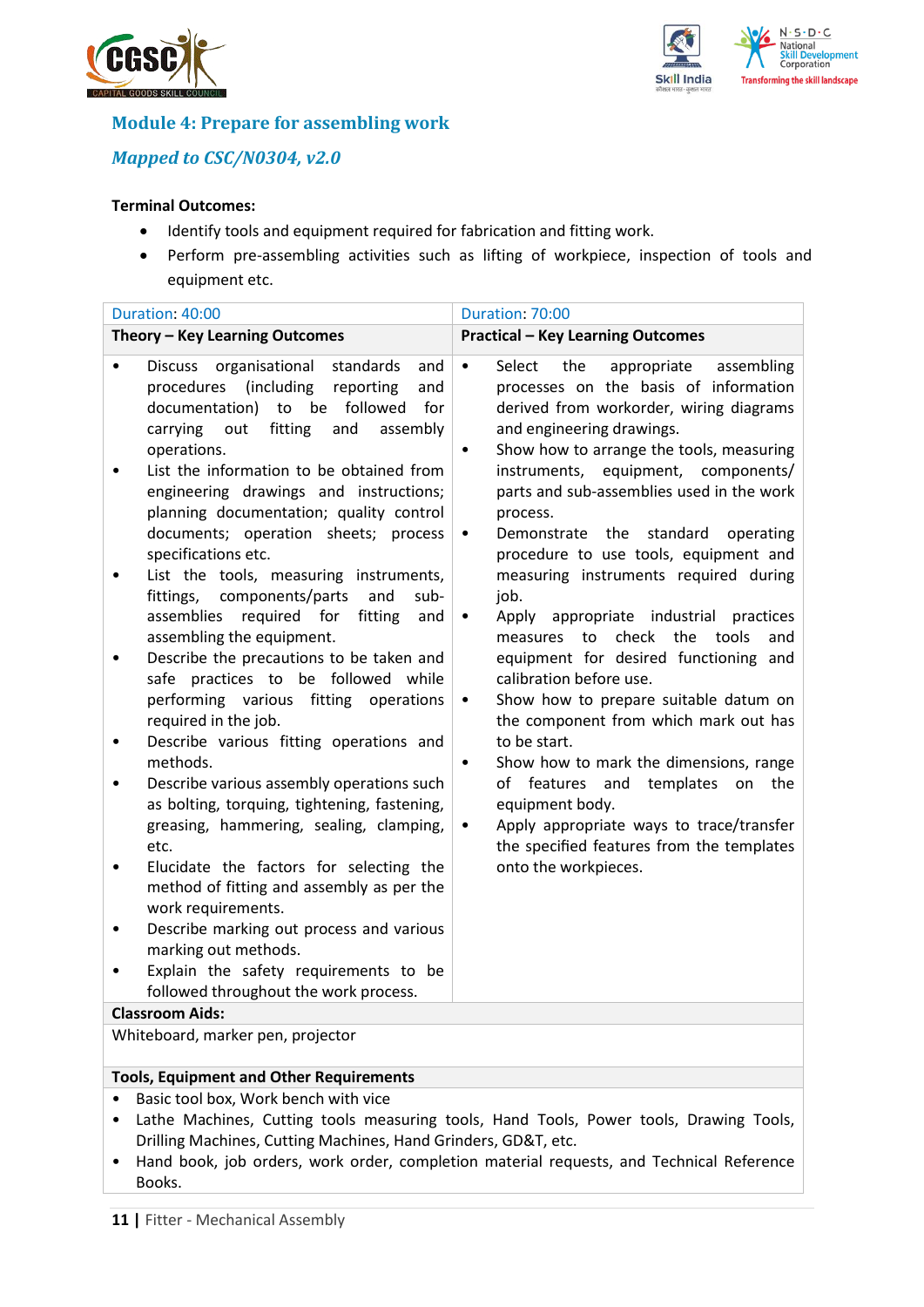



- **Safety materials**: Fire extinguisher, welding helmet, Leather sleeves, leather safety gloves, leather aprons, safety glasses with side shields, ear plug, safety shoes and first-aid kit
- **Cleaning material**: Tip cleaner, wire brush (M.S.), cleaning agents, cleaning cloth, waste container, dust pan and brush set, liquid soap, hand towel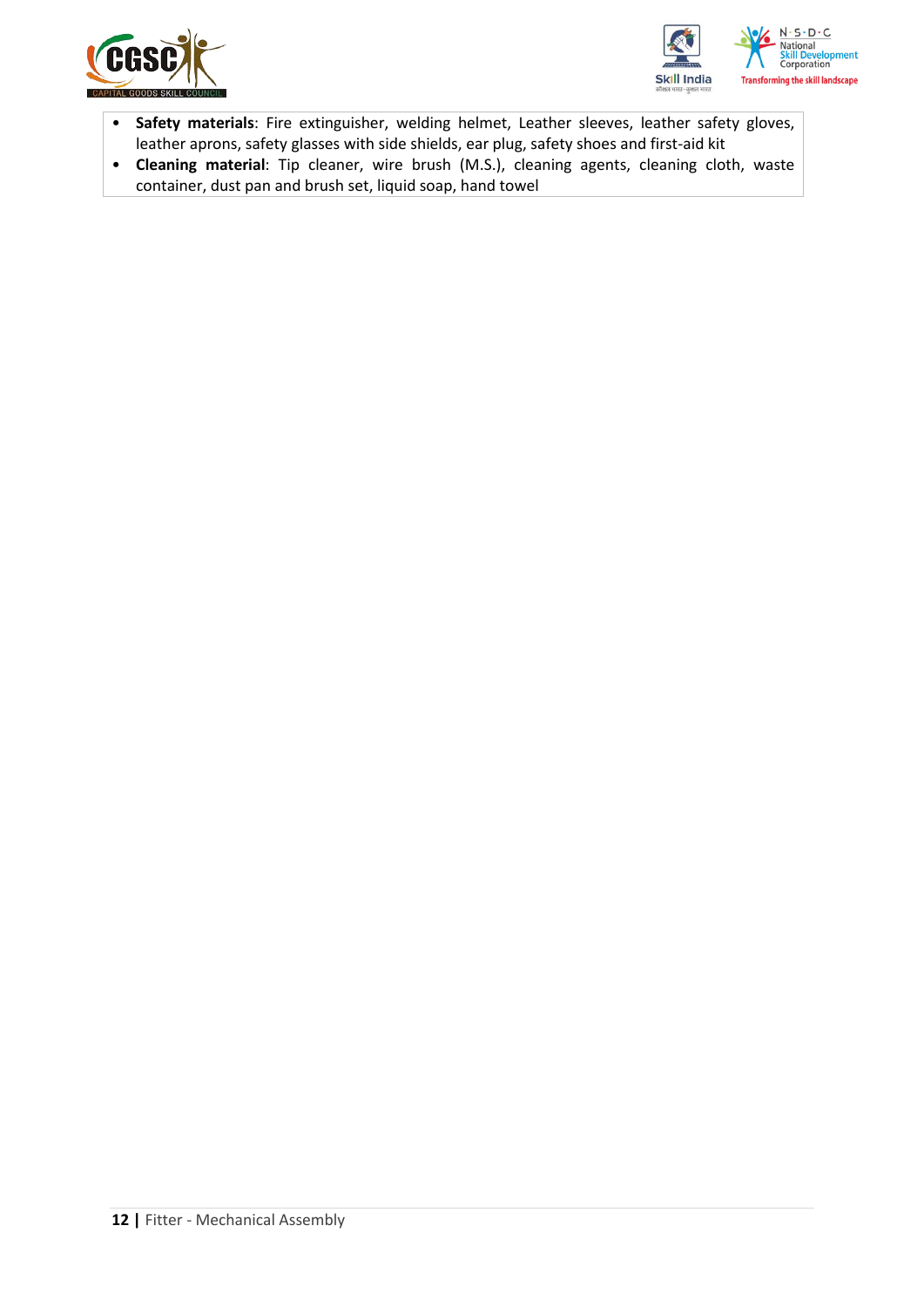



# **Module 5: Perform fitting and assembly operations**

## *Mapped to CSC/N0304, v2.0*

### **Terminal Outcomes:**

- Perform fitting and assembly of machine components.
- Perform post-assembly operations.

| Duration: 32:00                                                                                                                                                                                                                                                                                                                                                                                                                                                                                                                                                                                                                                                                  | <b>Duration: 130:00</b>                                                                                                                                                                                                                                                                                                                                                                                                                                                                                                                                                                                                                                                                                                                                                                                                                                                                                                                                                                                                                                                                                                                                                                                                                                                                                                                                                                                                                                                                                                                                                                                                                                                                                                       |  |  |
|----------------------------------------------------------------------------------------------------------------------------------------------------------------------------------------------------------------------------------------------------------------------------------------------------------------------------------------------------------------------------------------------------------------------------------------------------------------------------------------------------------------------------------------------------------------------------------------------------------------------------------------------------------------------------------|-------------------------------------------------------------------------------------------------------------------------------------------------------------------------------------------------------------------------------------------------------------------------------------------------------------------------------------------------------------------------------------------------------------------------------------------------------------------------------------------------------------------------------------------------------------------------------------------------------------------------------------------------------------------------------------------------------------------------------------------------------------------------------------------------------------------------------------------------------------------------------------------------------------------------------------------------------------------------------------------------------------------------------------------------------------------------------------------------------------------------------------------------------------------------------------------------------------------------------------------------------------------------------------------------------------------------------------------------------------------------------------------------------------------------------------------------------------------------------------------------------------------------------------------------------------------------------------------------------------------------------------------------------------------------------------------------------------------------------|--|--|
| Theory - Key Learning Outcomes                                                                                                                                                                                                                                                                                                                                                                                                                                                                                                                                                                                                                                                   | <b>Practical - Key Learning Outcomes</b>                                                                                                                                                                                                                                                                                                                                                                                                                                                                                                                                                                                                                                                                                                                                                                                                                                                                                                                                                                                                                                                                                                                                                                                                                                                                                                                                                                                                                                                                                                                                                                                                                                                                                      |  |  |
| Discuss the process of lifting and placing<br>٠<br>machine<br>components<br>the<br>on<br>the<br>designated place.<br>State the impact of inaccurate alignment,<br>adjustment<br>levelling<br>and<br>the<br>on<br>equipment performance.<br>Explain methods of inspecting the quality<br>of assembled components.<br>List the commonly occurring defects and<br>remedies<br>the<br>their<br>in<br>assembled<br>components.<br>List the types of information to be<br>recorded while performing components<br>with various features as per standards<br>applicable to the process operations.<br>State the importance of disposing the<br>waste, scrap etc. after task completion. | $\bullet$<br>Show how to plan the fitting activities on<br>the basis of drawing, job order etc.<br>Apply appropriate ways to cut and shape<br>$\bullet$<br>the materials to the required specification.<br>Employ appropriate practices to align,<br>$\bullet$<br>adjust and level the components for fitting<br>and assembly.<br>Demonstrate the procedure to carry out<br>٠<br>fitting operations such as threading,<br>drilling, filing, etc.<br>Employ appropriate fitting method to fit<br>$\bullet$<br>mechanical<br>the<br>components<br>in.<br>machinery.<br>Demonstrate machining operations need<br>$\bullet$<br>to carry out as per requirement by using<br>manually operated machines.<br>Display the procedure of setting up the<br>$\bullet$<br>equipment required for assembling work.<br>Perform the steps of placing component<br>$\bullet$<br>on the designated place by using lifting<br>tools.<br>Demonstrate the procedure to carry out<br>$\bullet$<br>assembly operations such as torquing,<br>joining, fastening etc.<br>Employ appropriate assembly method for<br>٠<br>assembling of mechanical components.<br>Apply standard techniques to fasten<br>٠<br>components permanently.<br>Show<br>dismantle<br>how<br>mechanical<br>to<br>without<br>assemblies<br>damage<br>to<br>components and/or subassemblies.<br>appropriate<br>Demonstrate<br>inspection<br>٠<br>method to check the quality of assembled<br>components.<br>Employ appropriate ways to check the<br>$\bullet$<br>irregularities in specifications of the<br>component.<br>Employ appropriate practices to clean and<br>٠<br>store the tools, equipment and process<br>auxiliaries safely.<br>Prepare sample records consisting of |  |  |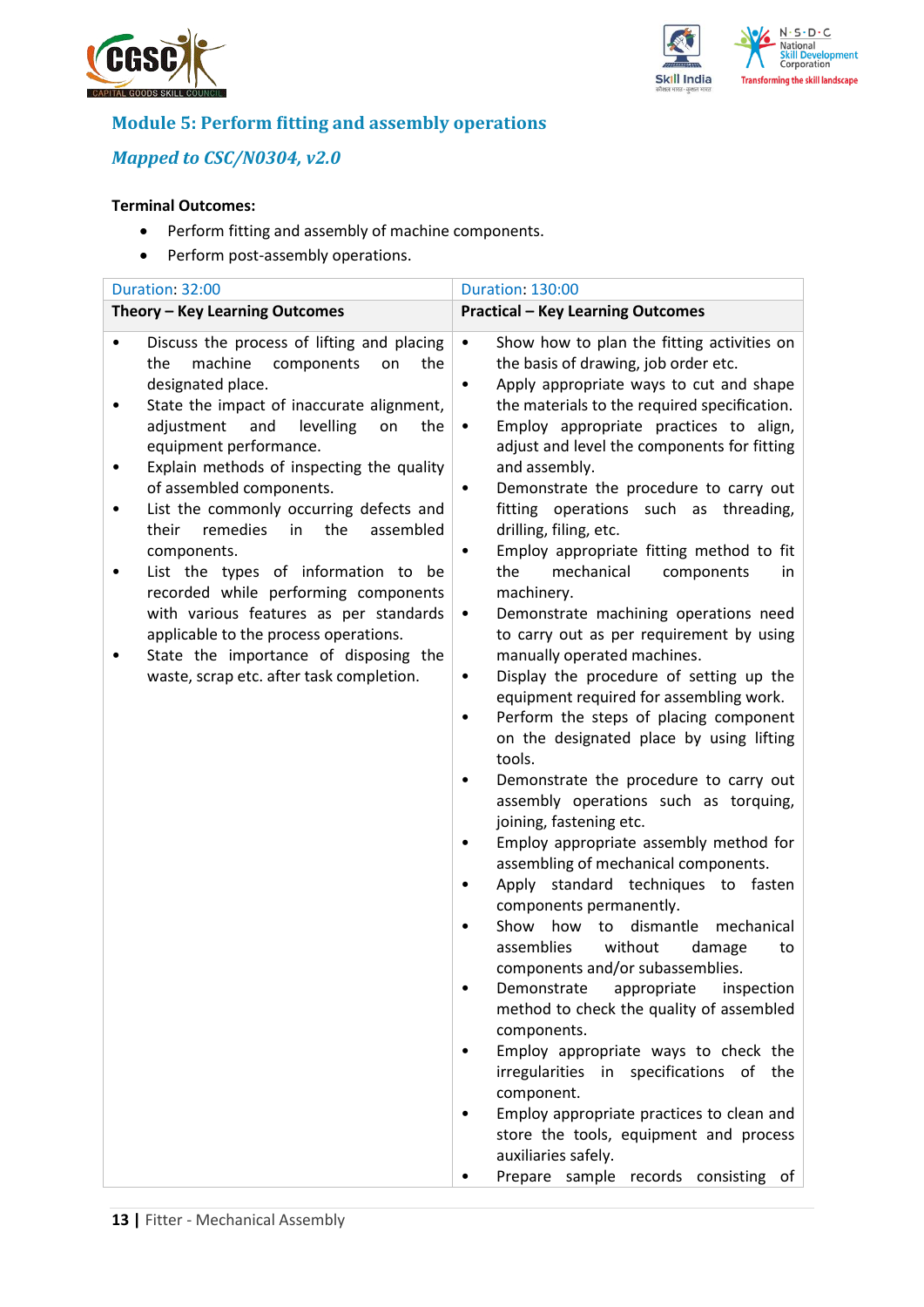



information such as the type of tasks performed.

• Demonstrate the procedure of disposing the waste generated and unwanted materials safely.

### **Classroom Aids:**

Whiteboard, marker pen, projector

#### **Tools, Equipment and Other Requirements**

- Basic tool box, Work bench with vice
- Lathe Machines, Cutting tools measuring tools, Hand Tools, Power tools, Drawing Tools, Drilling Machines, Cutting Machines, Hand Grinders, GD&T, etc.
- Hand book, job orders, work order, completion material requests, and Technical Reference Books.
- **Safety materials**: Fire extinguisher, welding helmet, Leather sleeves, leather safety gloves, leather aprons, safety glasses with side shields, ear plug, safety shoes and first-aid kit
- **Cleaning material**: Tip cleaner, wire brush (M.S.), cleaning agents, cleaning cloth, waste container, dust pan and brush set, liquid soap, hand towel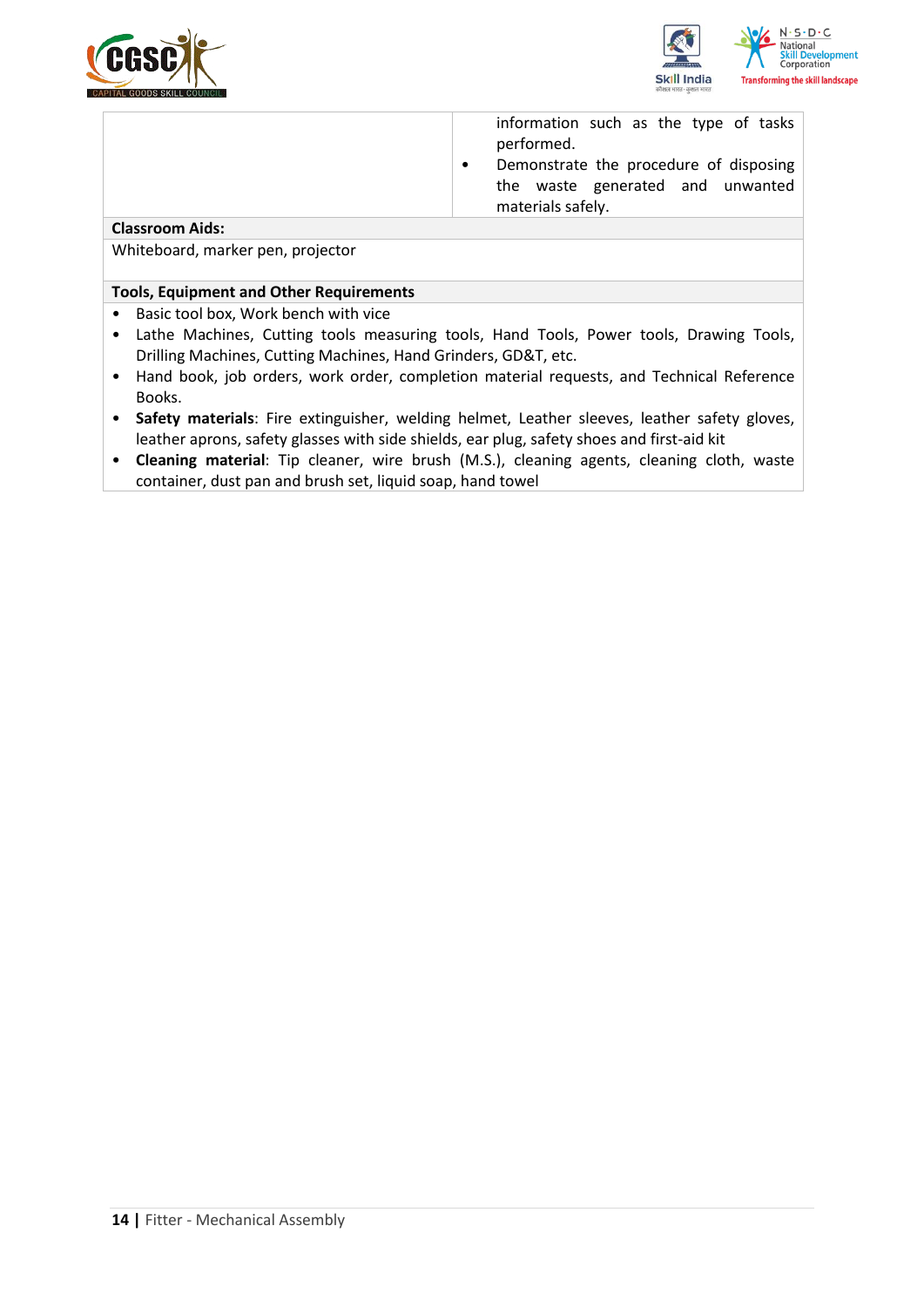



# **Annexure**

# <span id="page-14-0"></span>**Trainer Requirements**

| <b>Trainer Prerequisites</b>  |                   |                                               |                       |                            |                       |                |
|-------------------------------|-------------------|-----------------------------------------------|-----------------------|----------------------------|-----------------------|----------------|
| <b>Minimum</b><br>Educational | Specialization    | <b>Relevant Industry</b><br><b>Experience</b> |                       | <b>Training Experience</b> |                       | <b>Remarks</b> |
| Qualification                 |                   | Years                                         | <b>Specialization</b> | <b>Years</b>               | <b>Specialization</b> |                |
| Diploma                       | Mechanical/Fitter | 3                                             | Assembly              | 1                          | Assembly              | <b>NA</b>      |
| B.E/B.Tech                    | Mechanical        | $\overline{2}$                                | Assembly              | 1                          | Assembly              | <b>NA</b>      |

| <b>Trainer Certification</b>                                                   |                                |  |  |  |
|--------------------------------------------------------------------------------|--------------------------------|--|--|--|
| <b>Domain Certification</b><br><b>Platform Certification</b>                   |                                |  |  |  |
| "Trainer, MEP/Q2601 v1.0"<br>"Fitter - Mechanical Assembly, CSC/Q0304, version |                                |  |  |  |
| $2.0"$ .                                                                       | Minimum accepted score is 80%. |  |  |  |
| Minimum accepted score is 80%.                                                 |                                |  |  |  |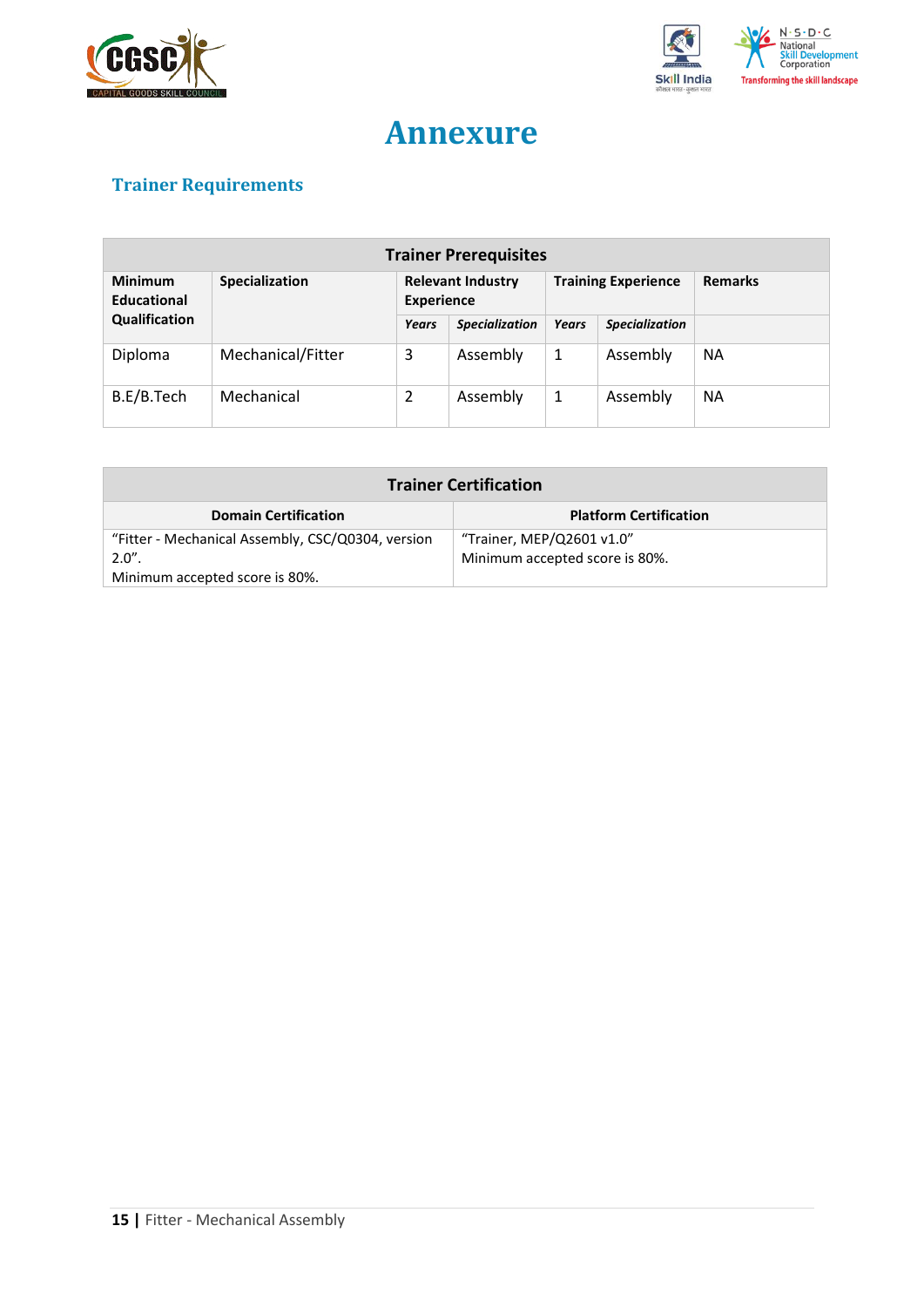

## <span id="page-15-0"></span>Assessor Requirements



| <b>Assessor Prerequisites</b>                                 |                   |                                               |                       |                                                 |                       |                |
|---------------------------------------------------------------|-------------------|-----------------------------------------------|-----------------------|-------------------------------------------------|-----------------------|----------------|
| <b>Minimum</b><br><b>Specialization</b><br><b>Educational</b> |                   | <b>Relevant Industry</b><br><b>Experience</b> |                       | <b>Training/Assessment</b><br><b>Experience</b> |                       | <b>Remarks</b> |
| Qualification                                                 |                   | Years                                         | <b>Specialization</b> | Years                                           | <b>Specialization</b> |                |
| Diploma                                                       | Mechanical/Fitter | 3                                             | Assembly              | 1                                               | Assembly              | <b>NA</b>      |
| B.E/B.Tech                                                    | Mechanical        | 2                                             | Assembly              | 1                                               | Assembly              | <b>NA</b>      |

| <b>Assessor Certification</b>                                                         |                                |  |
|---------------------------------------------------------------------------------------|--------------------------------|--|
| <b>Domain Certification</b>                                                           | <b>Platform Certification</b>  |  |
| "Fitter - Mechanical Assembly, CSC/Q0304, version 2.0".<br>"Assessor; MEP/Q2701 v1.0" |                                |  |
| Minimum accepted score is 80%.                                                        | Minimum accepted score is 80%. |  |

*`*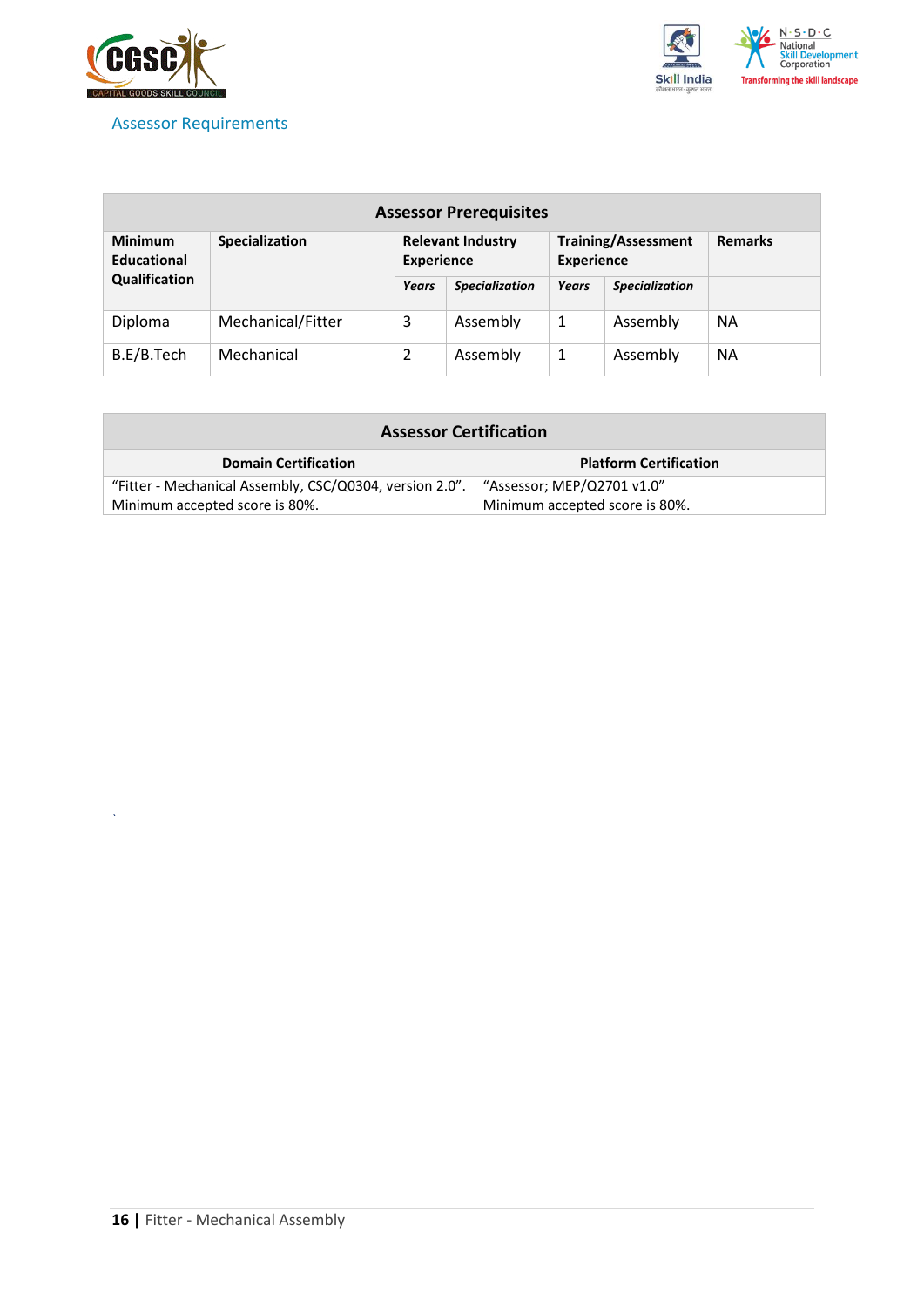



## <span id="page-16-0"></span>**Assessment Strategy**

- 1. Assessment System Overview:
	- Batches assigned to the assessment agencies for conducting the assessment on SDMS/SIP or email
	- Assessment agencies send the assessment confirmation to VTP/TC looping SSC
	- Assessment agency deploys the ToA certified Assessor for executing the assessment
	- SSC monitors the assessment process & records
- 2. Testing Environment:
	- Confirm that the centre is available at the same address as mentioned on SDMS or SIP
	- Check the duration of the training.
	- Check the Assessment Start and End time to be as 10 a.m. and 5 p.m.
	- If the batch size is more than 30, then there should be 2 Assessors.
	- Check that the allotted time to the candidates to complete Theory & Practical Assessment is correct.
	- Check the mode of assessment—Online (TAB/Computer) or Offline (OMR/PP).
	- Confirm the number of TABs on the ground are correct to execute the Assessment smoothly.
	- Check the availability of the Lab Equipment for the particular Job Role.
- 3. Assessment Quality Assurance levels / Framework:
	- Question papers created by the Subject Matter Experts (SME)
	- Question papers created by the SME verified by the other subject Matter Experts
	- Questions are mapped with NOS and PC
	- Question papers are prepared considering that level 1 to 3 are for the unskilled & semi-skilled individuals, and level 4 and above are for the skilled, supervisor & higher management
	- Assessor must be ToA certified & trainer must be ToT Certified
	- Assessment agency must follow the assessment guidelines to conduct the assessment
- 4. Types of evidence or evidence-gathering protocol:
	- Time-stamped & geotagged reporting of the assessor from assessment location
	- Centre photographs with signboards and scheme specific branding
	- Biometric or manual attendance sheet (stamped by TP) of the trainees during the training period
	- Time-stamped & geotagged assessment (Theory + Viva + Practical) photographs & videos
- 5. Method of verification or validation:
	- Surprise visit to the assessment location
	- Random audit of the batch
	- Random audit of any candidate
- 6. Method for assessment documentation, archiving, and access
	- Hard copies of the documents are stored
	- Soft copies of the documents & photographs of the assessment are uploaded / accessed from Cloud Storage
	- Soft copies of the documents & photographs of the assessment are stored in the Hard Drives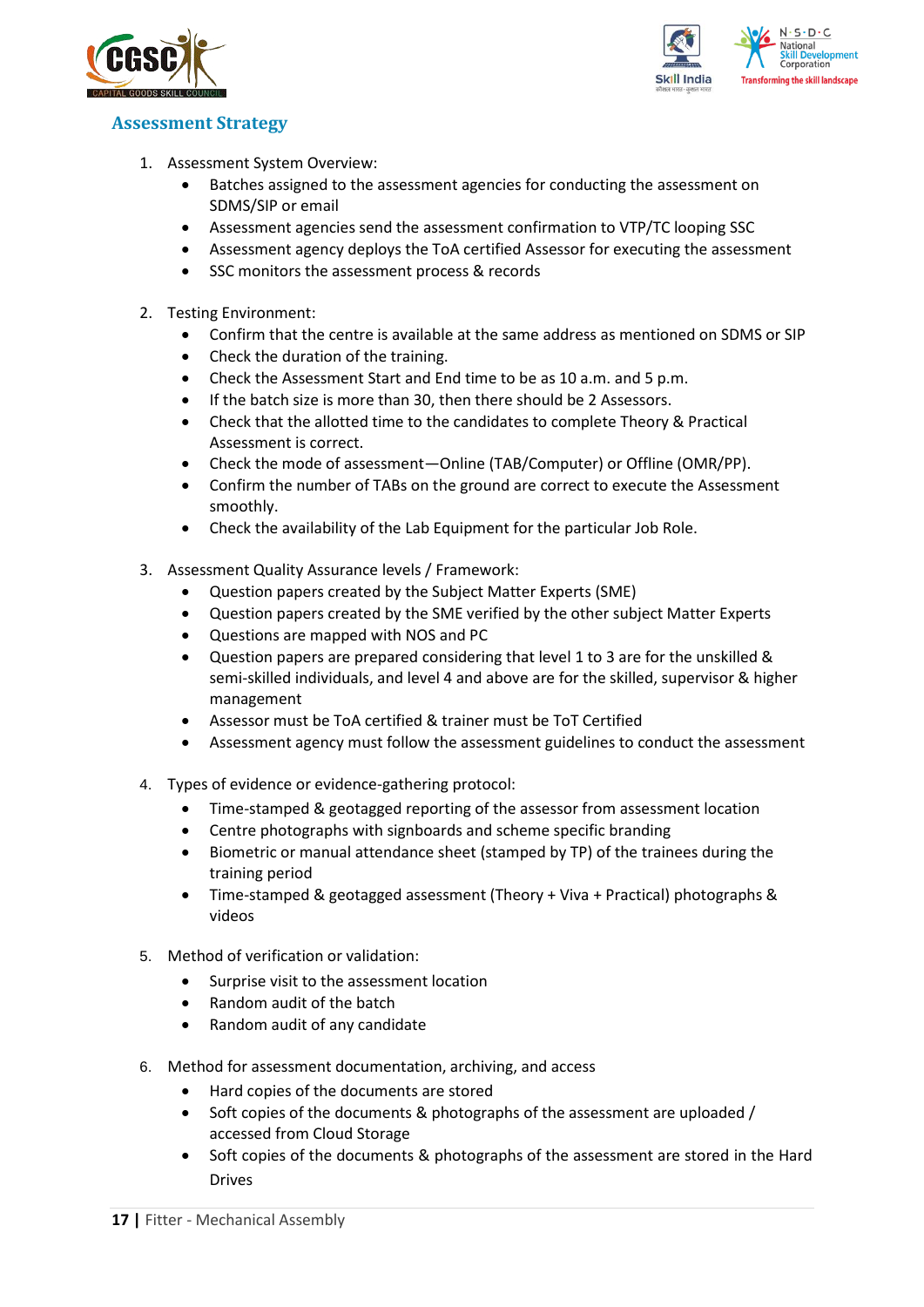

## <span id="page-17-0"></span>**References**



## <span id="page-17-1"></span>**Glossary**

| <b>Term</b>                            | <b>Description</b>                                                                                                                                                                                                                                                                                                                            |
|----------------------------------------|-----------------------------------------------------------------------------------------------------------------------------------------------------------------------------------------------------------------------------------------------------------------------------------------------------------------------------------------------|
| <b>Declarative</b><br><b>Knowledge</b> | Declarative knowledge refers to facts, concepts and principles that need to<br>be known and/or understood in order to accomplish a task or to solve a<br>problem.                                                                                                                                                                             |
| <b>Key Learning</b><br><b>Outcome</b>  | Key learning outcome is the statement of what a learner needs to know,<br>understand and be able to do in order to achieve the terminal outcomes. A<br>set of key learning outcomes will make up the training outcomes. Training<br>outcome is specified in terms of knowledge, understanding (theory) and<br>skills (practical application). |
| (M) TLO                                | On-the-job training (Mandatory); trainees are mandated to complete<br>specified hours of training on site                                                                                                                                                                                                                                     |
| OJT (R)                                | On-the-job training (Recommended); trainees are recommended the<br>specified hours of training on site                                                                                                                                                                                                                                        |
| <b>Procedural</b>                      | Procedural knowledge addresses how to do something, or how to perform a                                                                                                                                                                                                                                                                       |
| <b>Knowledge</b>                       | task. It is the ability to work, or produce a tangible work output by applying<br>cognitive, affective or psychomotor skills.                                                                                                                                                                                                                 |
| <b>Training Outcome</b>                | Training outcome is a statement of what a learner will know, understand<br>and be able to do upon the completion of the training.                                                                                                                                                                                                             |
| <b>Terminal Outcome</b>                | Terminal outcome is a statement of what a learner will know, understand<br>and be able to do upon the completion of a module. A set of terminal<br>outcomes help to achieve the training outcome.                                                                                                                                             |